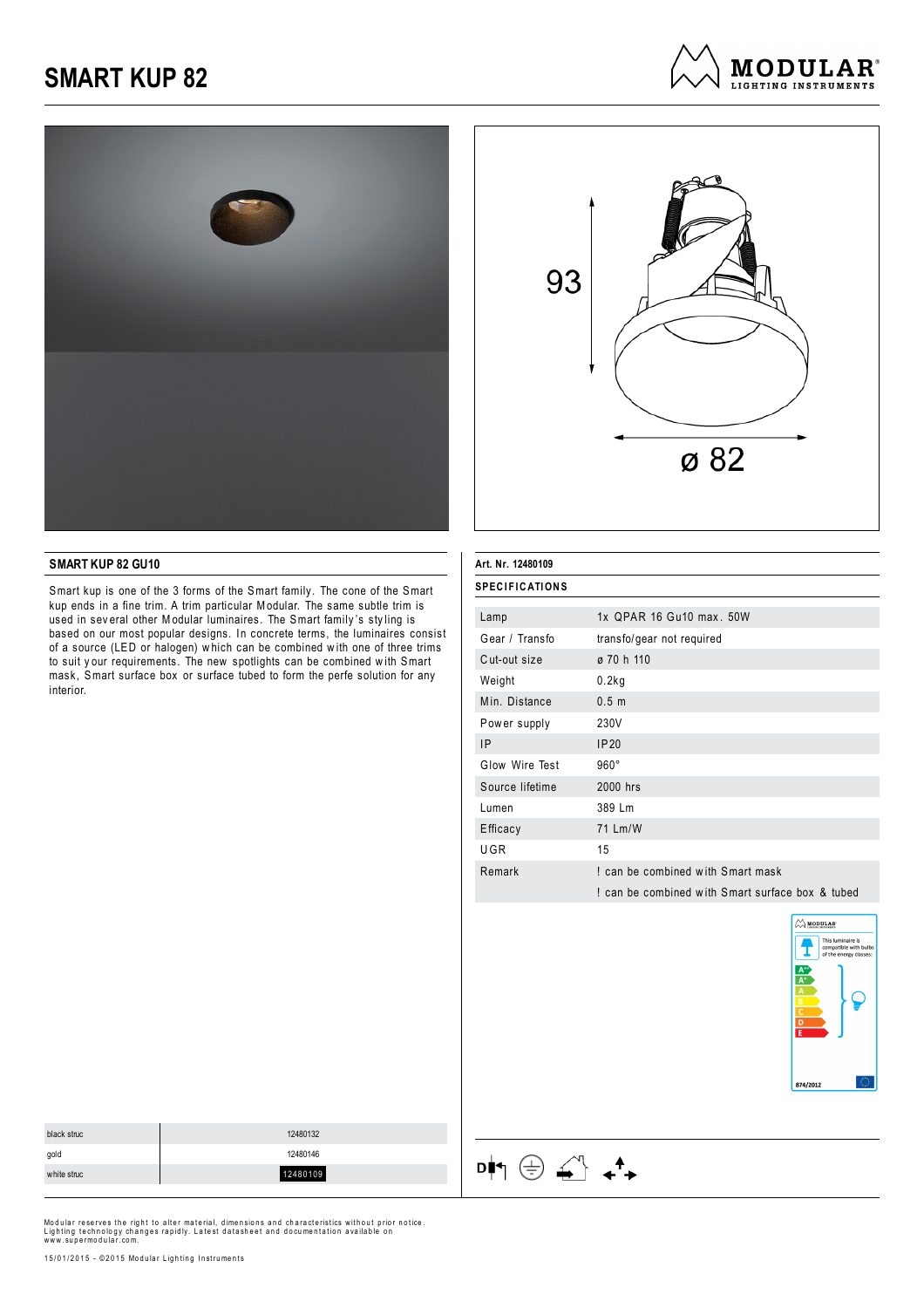



**MODULAR**<sup>®</sup> LIGHTING INSTRUMENTS

#### **SMART KUP 82 LED GE**

Smart kup is one of the 3 forms of the Smart family. The cone of the Smart kup ends in a fine trim. A trim particular Modular. The same subtle trim is used in sev eral other Modular luminaires. The Smart family 's sty ling is based on our most popular designs. In concrete terms, the luminaires consist of a source (LED or halogen) w hich can be combined w ith one of three trims to suit your requirements. The new spotlights can be combined with Smart mask, Smart surface box or surface tubed to form the perfe solution for any interior.

| Art. Nr. 12471009     |                                            |        |
|-----------------------|--------------------------------------------|--------|
| <b>SPECIFICATIONS</b> |                                            |        |
| Lamp                  | 1x LED Array                               |        |
| Gear / Transfo        | LED gear not incl.                         |        |
| Cut-out size          | ø 70 h 60                                  |        |
| Weight                | $0.36$ kg                                  |        |
| Min. Distance         | 0.1 <sub>m</sub>                           |        |
| ΙP                    | IP20                                       |        |
| Glow Wire Test        | $960^\circ$                                |        |
| Source lifetime       | 50000 hrs                                  |        |
| CRI                   | 90                                         |        |
| Power supply          | 500mA                                      | 350mA  |
|                       | 21Vf                                       | 20Vf   |
| Connected load        | 10.5W                                      | 6.9W   |
| Lumen                 | 814lm                                      | 592lm  |
| Efficacy              | 781m/W                                     | 861m/W |
| UGR                   | 17                                         | 16     |
| Remark                | ! can be combined with Smart mask          |        |
|                       | I can be combined with Smart surface box & |        |
|                       | tubed                                      |        |

 $\begin{array}{ccc} & & & \\ \hline & & & \\ \hline & & & \\ \hline & & & \\ \hline & & & \\ \hline & & & \\ \hline & & & \\ \hline & & & \\ \hline & & & \\ \hline & & & \\ \hline & & & \\ \hline & & & \\ \hline & & & \\ \hline & & & \\ \hline & & & \\ \hline & & & \\ \hline & & & \\ \hline & & & \\ \hline & & & \\ \hline & & & \\ \hline & & & \\ \hline & & & & \\ \hline & & & & \\ \hline & & & & \\ \hline & & & & \\ \hline & & & & \\ \hline & & & & \\ \hline & & & & \\ \hline & & & & \\ \hline & &$ 

<u>ED</u>



|             | WARM WHITE<br>2700K / CRI 90+ |                            | NEUTRAL WHITE                 | 4000K / CRI 80+            | <b>WARM WHITE</b><br>3000K / CRI 90+ |                            |
|-------------|-------------------------------|----------------------------|-------------------------------|----------------------------|--------------------------------------|----------------------------|
|             | <b>MEDIUM</b><br>$25^{\circ}$ | <b>FLOOD</b><br>$50^\circ$ | <b>MEDIUM</b><br>$25^{\circ}$ | <b>FLOOD</b><br>$50^\circ$ | <b>MEDIUM</b><br>$25^{\circ}$        | <b>FLOOD</b><br>$50^\circ$ |
| black struc | 12471032                      | 12471232                   | 12471132                      | 12471332                   | 12471432                             | 12471532                   |
| gold        | 12471046                      | 12471246                   | 12471146                      | 12471346                   | 12471446                             | 12471546                   |
| white struc | 12471009                      | 12471209                   | 12471109                      | 12471309                   | 12471409                             | 12471509                   |

Modular reserves the right to alter material, dimensions and characteristics without prior notice.<br>Lighting technology changes rapidly. Latest datasheet and documentation available on<br>www.supermodular.com.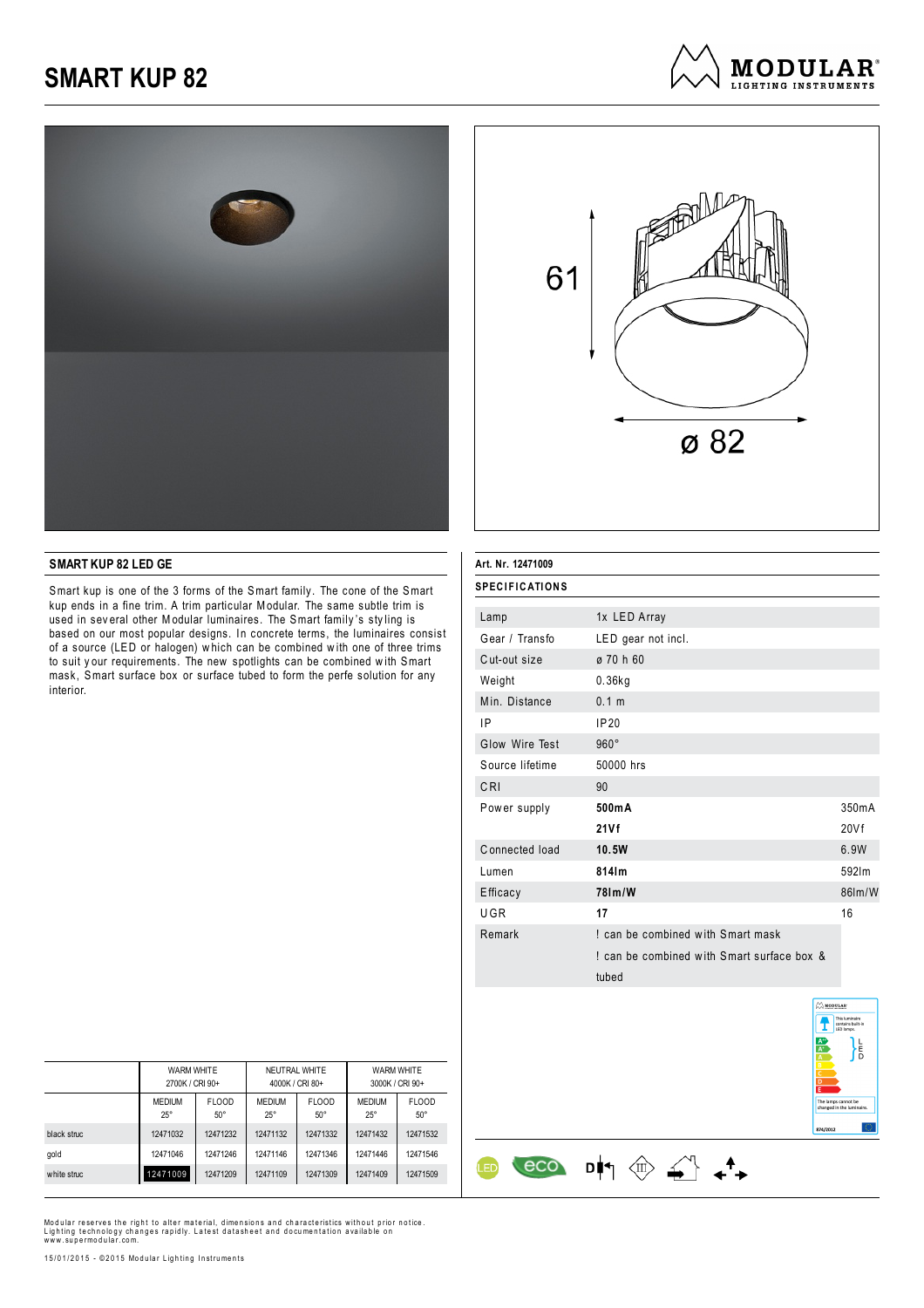



**MODULAR**<sup>®</sup> LIGHTING INSTRUMENTS

### **SMART KUP 82 MR16 GE**

Smart kup is one of the 3 forms of the Smart family. The cone of the Smart kup ends in a fine trim. A trim particular Modular. The same subtle trim is used in sev eral other Modular luminaires. The Smart family 's sty ling is based on our most popular designs. In concrete terms, the luminaires consist of a source (LED or halogen) w hich can be combined w ith one of three trims to suit your requirements. The new spotlights can be combined with Smart mask, Smart surface box or surface tubed to form the perfe solution for any interior.

| Art. Nr. 12480009 |                                                  |
|-------------------|--------------------------------------------------|
| SPECIFICATIONS    |                                                  |
| Lamp              | 1x QR-CBC 51 Gu 5.3 max, 50W                     |
| Gear / Transfo    | transfo not incl.                                |
| Cut-out size      | ø 70 h 90                                        |
| Weight            | 0.1kg                                            |
| Min. Distance     | 0.5 <sub>m</sub>                                 |
| Power supply      | 12V                                              |
| <b>IP</b>         | IP20                                             |
| Glow Wire Test    | $960^\circ$                                      |
| Source lifetime   | 2000 hrs                                         |
| UGR               | 19                                               |
| Remark            | I can be combined with Smart mask                |
|                   | I can be combined with Smart surface box & tubed |
|                   |                                                  |



| black struc | 12480032 |
|-------------|----------|
| white struc | 12480009 |



Modular reserves the right to alter material, dimensions and characteristics without prior notice.<br>Lighting technology changes rapidly. Latest datasheet and documentation available on<br>www.supermodular.com.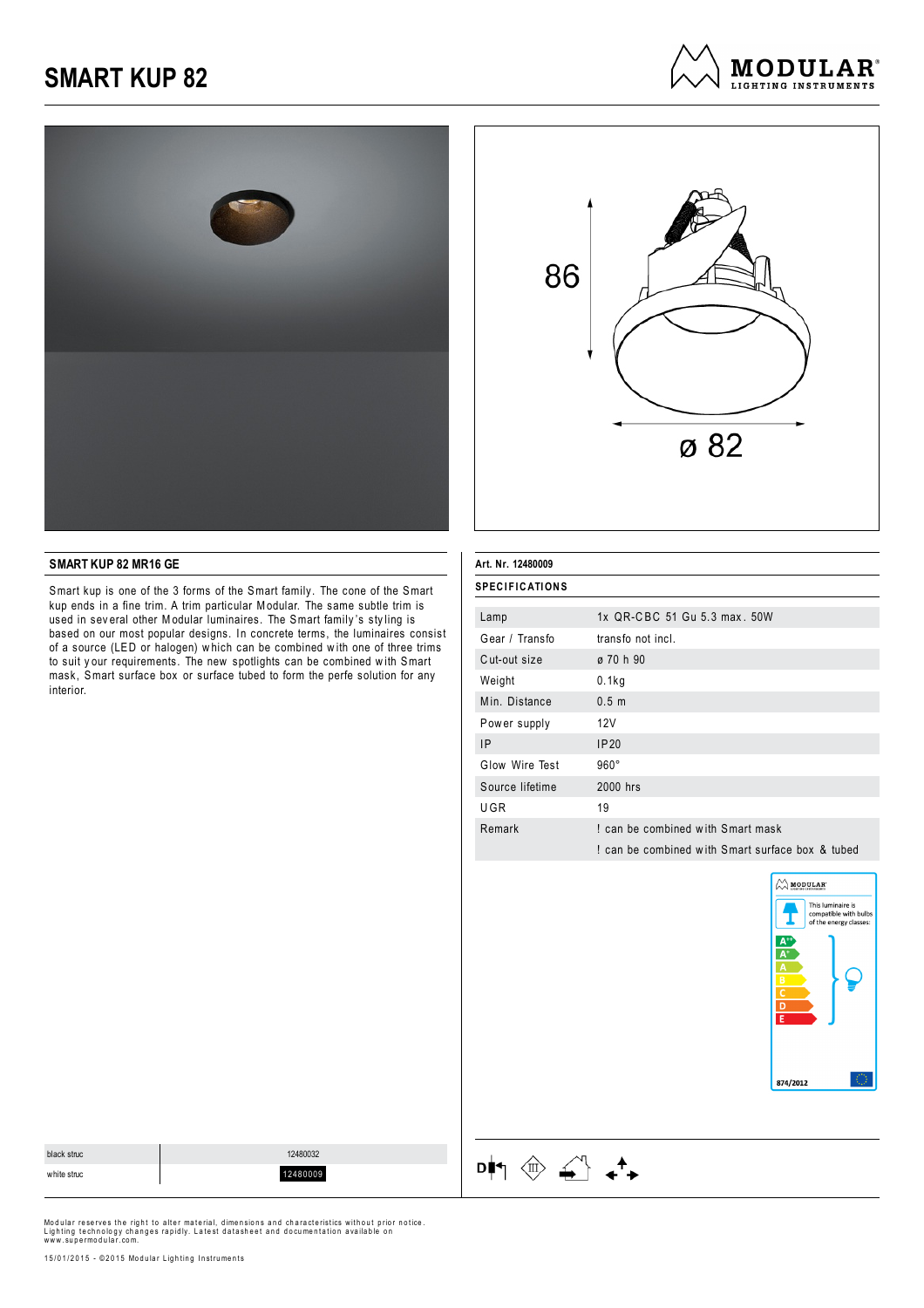





#### **SMART KUP 115 ADJUSTABLE GU10**

Smart kup is one of the 3 forms of the Smart family. The cone of the Smart kup ends in a fine trim. A trim particular Modular. The same subtle trim is used in sev eral other Modular luminaires. The Smart family 's sty ling is based on our most popular designs. In concrete terms, the luminaires consist of a source (LED or halogen) w hich can be combined w ith one of three trims to suit y our requirements. The new spotlights can be combined w ith Smart mask, Smart surface box or surface tubed to form the perfe solution for any interior.

| Art. Nr. 12792009     |                                        |
|-----------------------|----------------------------------------|
| <b>SPECIFICATIONS</b> |                                        |
| Lamp                  | 1x LED Gu10 max. 50W                   |
| Gear / Transfo        | transfo/gear not required              |
| Cut-out size          | ø 108 h 130                            |
| Weight                | 0.41kg                                 |
| Min. Distance         | 0.1                                    |
| Power supply          | 230V                                   |
| ΙP                    | IP20                                   |
| Glow Wire Test        | $960^\circ$                            |
| Lumen                 | 389 Lm                                 |
| Efficacy              | 71 Lm/W                                |
| <b>UGR</b>            | 13                                     |
| Remark                | I can be combined with Smart mask      |
|                       | can be combined with Smart surface box |

 $\begin{picture}(150,10) \put(0,0){\line(1,0){10}} \put(15,0){\line(1,0){10}} \put(15,0){\line(1,0){10}} \put(15,0){\line(1,0){10}} \put(15,0){\line(1,0){10}} \put(15,0){\line(1,0){10}} \put(15,0){\line(1,0){10}} \put(15,0){\line(1,0){10}} \put(15,0){\line(1,0){10}} \put(15,0){\line(1,0){10}} \put(15,0){\line(1,0){10}} \put(15,0){\line($ 



| black struc | 12792032 |
|-------------|----------|
| gold        | 12792046 |
| white struc | 12792009 |
|             |          |

Modular reserves the right to alter material, dimensions and characteristics without prior notice.<br>Lighting technology changes rapidly. Latest datasheet and documentation available on<br>www.supermodular.com.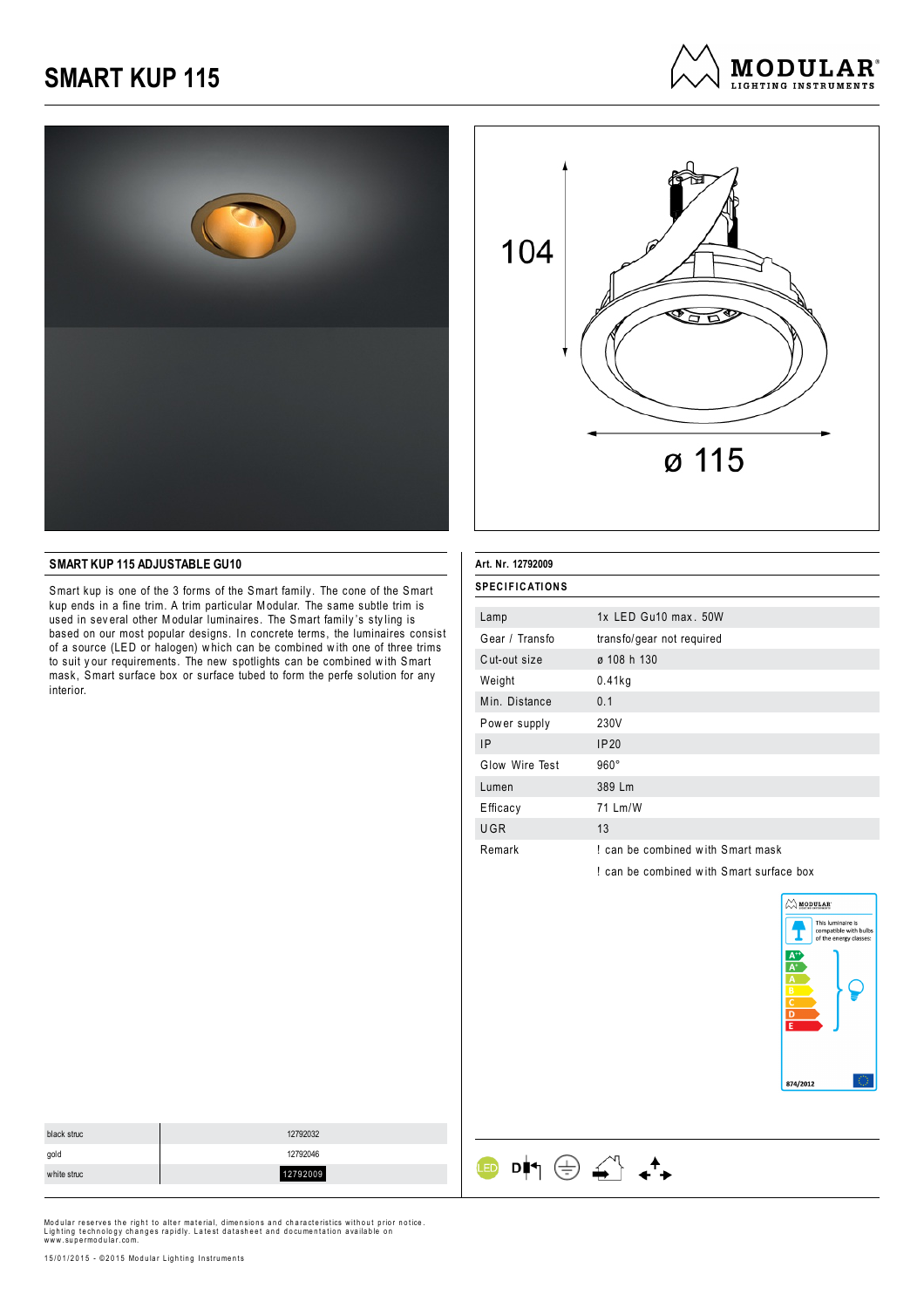





#### **SMART KUP 115 ADJUSTABLE LED GE**

Smart kup is one of the 3 forms of the Smart family. The cone of the Smart kup ends in a fine trim. A trim particular Modular. The same subtle trim is used in sev eral other Modular luminaires. The Smart family 's sty ling is based on our most popular designs. In concrete terms, the luminaires consist of a source (LED or halogen) w hich can be combined w ith one of three trims to suit y our requirements. The new spotlights can be combined w ith Smart mask, Smart surface box or surface tubed to form the perfe solution for any interior.

| Art. Nr. 12791009     |                                          |        |
|-----------------------|------------------------------------------|--------|
| <b>SPECIFICATIONS</b> |                                          |        |
| Lamp                  | 1x LED Array                             |        |
| Gear / Transfo        | LED gear not incl.                       |        |
| Cut-out size          | ø 108 h 100                              |        |
| Weight                | $0.434$ kg                               |        |
| Min. Distance         | 0.1                                      |        |
| ΙP                    | IP20                                     |        |
| Glow Wire Test        | $960^\circ$                              |        |
| Source lifetime       | 50000 hrs                                |        |
| CRI                   | 90                                       |        |
| Power supply          | 500mA                                    | 350mA  |
|                       | 21Vf                                     | 20Vf   |
| Connected load        | 10.5W                                    | 6.9W   |
| Lumen                 | 812Im                                    | 590lm  |
| Efficacy              | 771m/W                                   | 86lm/W |
| UGR                   | 18                                       | 17     |
| Remark                | I can be combined with Smart mask        |        |
|                       | ! can be combined with Smart surface box |        |

 $\begin{array}{ccc} & & & \\ \hline & & & \\ \hline & & & \\ \hline & & & \\ \hline & & & \\ \hline & & & \\ \hline & & & \\ \hline & & & \\ \hline & & & \\ \hline & & & \\ \hline & & & \\ \hline & & & \\ \hline & & & \\ \hline & & & \\ \hline & & & \\ \hline & & & \\ \hline & & & \\ \hline & & & \\ \hline & & & \\ \hline & & & \\ \hline & & & \\ \hline & & & & \\ \hline & & & & \\ \hline & & & & \\ \hline & & & & \\ \hline & & & & \\ \hline & & & & \\ \hline & & & & \\ \hline & & & & \\ \hline & &$ 

<u>ED</u>



|             | WARM WHITE<br>2700K / CRI 90+ |                            |                             | NEUTRAL WHITE<br>4000K / CRI 80+ | WARM WHITE<br>3000K / CRI 90+ |                            |  |
|-------------|-------------------------------|----------------------------|-----------------------------|----------------------------------|-------------------------------|----------------------------|--|
|             | <b>MEDIUM</b><br>$25^{\circ}$ | <b>FLOOD</b><br>$50^\circ$ | <b>MEDIUM</b><br>$25^\circ$ | <b>FLOOD</b><br>$50^\circ$       | <b>MEDIUM</b><br>$25^{\circ}$ | <b>FLOOD</b><br>$50^\circ$ |  |
| black struc | 12791032                      | 12791332                   | 12791132                    | 12791832                         | 12791532                      | 12791632                   |  |
| gold        | 12791046                      | 12791346                   | 12791146                    | 12791846                         | 12791546                      | 12791646                   |  |
| white struc | 12791009                      | 12791309                   | 12791109                    | 12791809                         | 12791509                      | 12791609                   |  |

Modular reserves the right to alter material, dimensions and characteristics without prior notice.<br>Lighting technology changes rapidly. Latest datasheet and documentation available on<br>www.supermodular.com.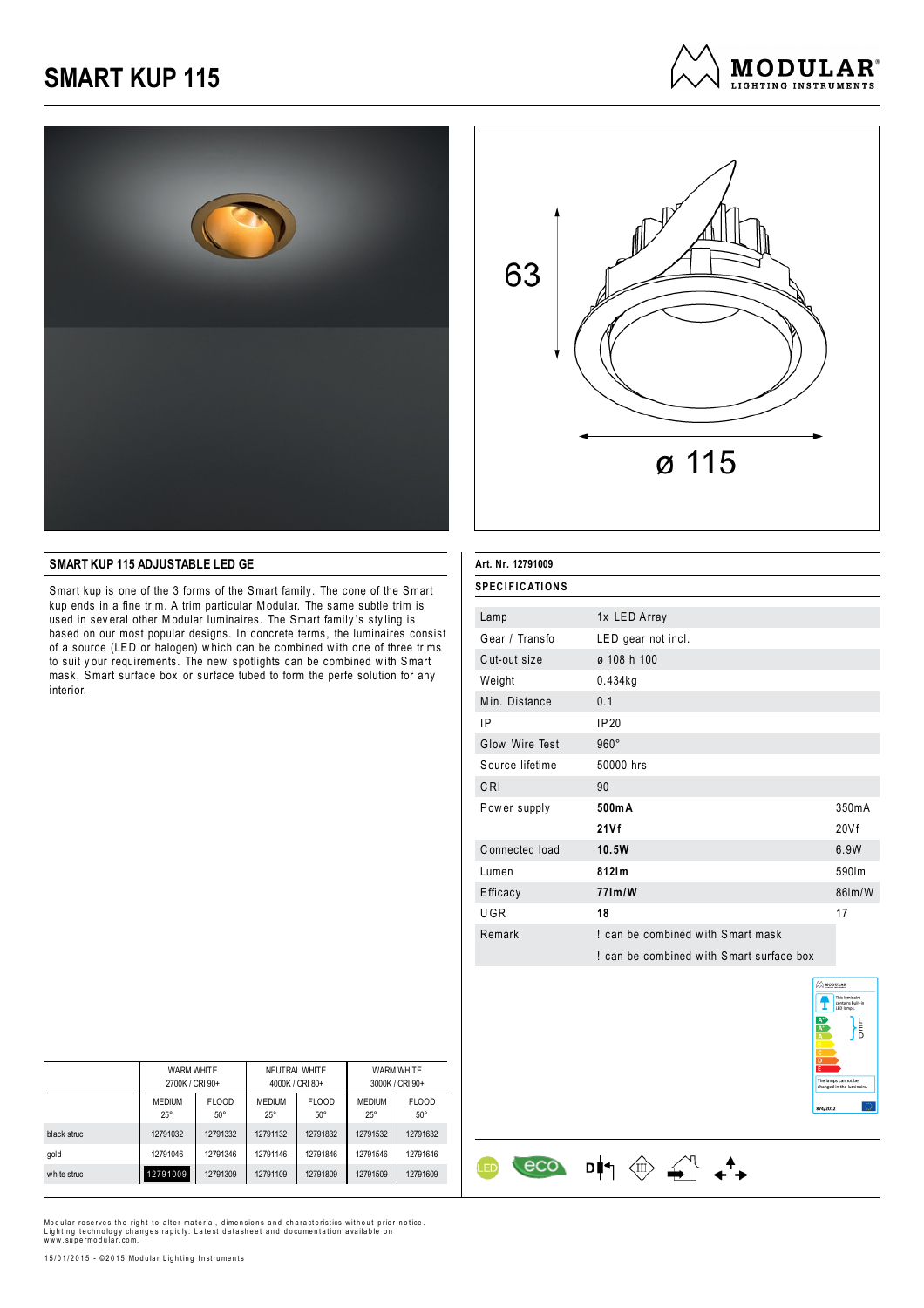





#### **SMART KUP 115 IP54 LED GE**

Smart kup is one of the 3 forms of the Smart family. The cone of the Smart kup ends in a fine trim. A trim particular Modular. The same subtle trim is used in sev eral other Modular luminaires. The Smart family 's sty ling is based on our most popular designs. In concrete terms, the luminaires consist of a source (LED or halogen) w hich can be combined w ith one of three trims to suit your requirements. The new spotlights can be combined with Smart mask, Smart surface box or surface tubed to form the perfe solution for any interior.

| Art. Nr. 12762009 |                        |      |        |      |                             |
|-------------------|------------------------|------|--------|------|-----------------------------|
| SPECIFICATIONS    |                        |      |        |      |                             |
| Lamp              | 1x LED Array           |      |        |      |                             |
| Gear / Transfo    | LED gear not incl.     |      |        |      |                             |
| Cut-out size      | ø 108 h 100            |      |        |      |                             |
| Weight            | $0.488$ kg             |      |        |      |                             |
| Min. Distance     | 0.1                    |      |        |      |                             |
| 1P                | IP <sub>54</sub>       |      |        |      |                             |
| Glow Wire Test    | $960^\circ$            |      |        |      |                             |
| Source lifetime   | 50000 hrs              |      |        |      |                             |
| CRI               | 90                     |      |        |      |                             |
| Power supply      | 350mA                  |      |        |      | 500mA 700mA 900mA 1050mA    |
|                   | 31Vf                   | 32Vf | 34 V f | 35Vf | 35Vf                        |
| Connected load    | <b>11W</b>             |      |        |      | 16.25W 23.6W 31.2W 36.75W   |
| Lumen             | 1053Im                 |      |        |      | 14171m 18171m 21111m 22581m |
| Efficacy          | 961m/W                 |      |        |      | 871m/W771m/W681m/W611m/W    |
| UGR               | 15                     | 16   | 17     | 17   | 17                          |
| Remark            | ! can be combined with |      |        |      |                             |
|                   | Smart mask             |      |        |      |                             |



|                | <b>WARM WHITE</b><br>2700K / CRI 90+                                   |                             | NEUTRAL WHITE<br>4000K / CRI 90+ |                               | WARM WHITE<br>3000K / CRI 90+                                 |                      |                            | NEUTRAL WHITE<br>4000K / CRI 80+ |                              |
|----------------|------------------------------------------------------------------------|-----------------------------|----------------------------------|-------------------------------|---------------------------------------------------------------|----------------------|----------------------------|----------------------------------|------------------------------|
|                | <b>MEDIUM</b><br>$25^{\circ}$                                          | <b>SPOT</b><br>$15^{\circ}$ | <b>FLOOD</b><br>$40^{\circ}$     | <b>MEDIUM</b><br>$25^{\circ}$ | <b>SPOT</b><br>$15^{\circ}$                                   | SPOT<br>$15^{\circ}$ | MEDIUM FLOOD<br>$25^\circ$ | $40^{\circ}$                     | <b>FLOOD</b><br>$40^{\circ}$ |
| black<br>struc | 12762032                                                               |                             |                                  |                               | 1276223212762332 12762132 12762732 12762432 12762532 12762632 |                      |                            |                                  | 12762832                     |
| gold           | 12762046                                                               |                             |                                  |                               | 1276224612762346 12762146 12762746 12762446 12762546 12762646 |                      |                            |                                  | 12762846                     |
| white<br>struc | 12762009 1276220912762309 12762109 12762709 12762409 12762509 12762609 |                             |                                  |                               |                                                               |                      |                            |                                  | 12762809                     |

ŒD

8

Modular reserves the right to alter material, dimensions and characteristics without prior notice.<br>Lighting technology changes rapidly. Latest datasheet and documentation available on<br>www.supermodular.com.